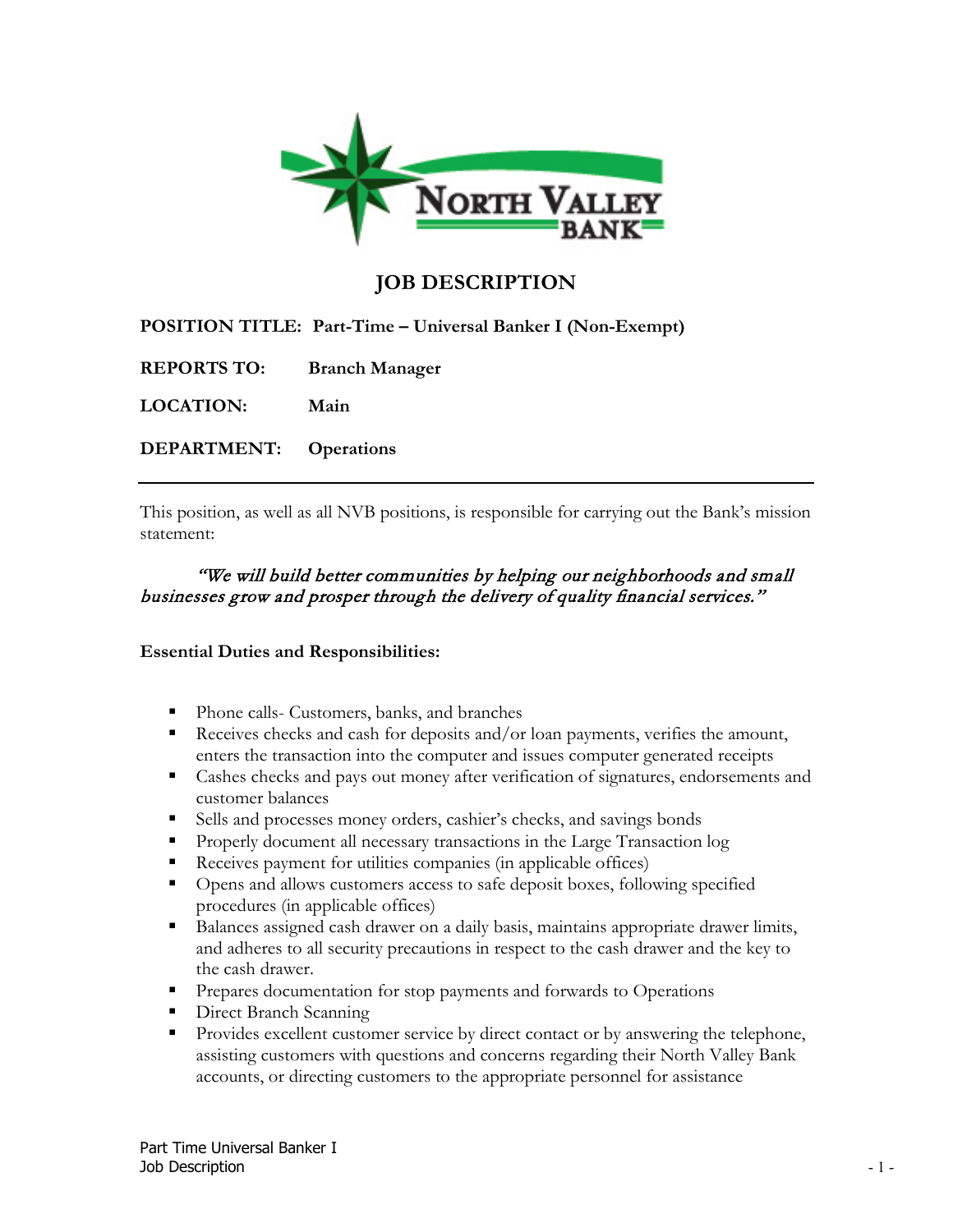- Greets **all** customers as they walk into our lobby or pull into the drive thru. This includes never leaving the lobby unattended and never leaving only one person on the front line.
- **Establishes and maintains good customer relationships**
- Prepares Funds Availability forms and forwards to Universal Banker III for approval
- Maintains self education about North Valley Bank Products
- Observes all security procedures during the opening and closing of the branch
- Secures and properly controls cash, negotiable items, passwords and keys
- Maintains Universal Banker area and stations in a neat, clean, and orderly manner
- Adheres to organizational policies and procedures
- Understand and adhere to the responsibilities associated with BSA and AML in relation to job performed
- Utilizes the customer's name in every transaction
- Thanks every customer for their business at the conclusion of their transactions.
- Smiles, and brings a positive attitude to every transaction.
- Maintains the privacy of customer information and the security of all records
- Conduct work relationships/interactions professionally with customers, supervisors, coworkers and others:
	- o Maintain high levels of confidentiality
	- o Conduct conversations in a professional manner
	- o Dress in accordance with bank policy
	- o Successfully attend and complete all mandatory and elective training
- Maintain extensive contact with customers, the public and the community, conducting relationships that will enhance the overall marketing effort of the bank.
- **Participate in community organizations and events to enhance the images and** reputation of the financial institution in the communities it serves or plans to serve.
- Assumes any and all other responsibilities assigned

## **STAFF GUIDELINES:**

All team members will commit and adhere to the bank's **CORE VALUES** while performing the essential duties and job responsibilities of the position:

- Accountability
- Community
- Communication
- Teamwork
- Integrity
- Knowledge

## **QUALIFICATIONS**:

To perform this job successfully, an individual must be able to perform each essential duty satisfactorily. The requirements listed below are representative of the knowledge, skill